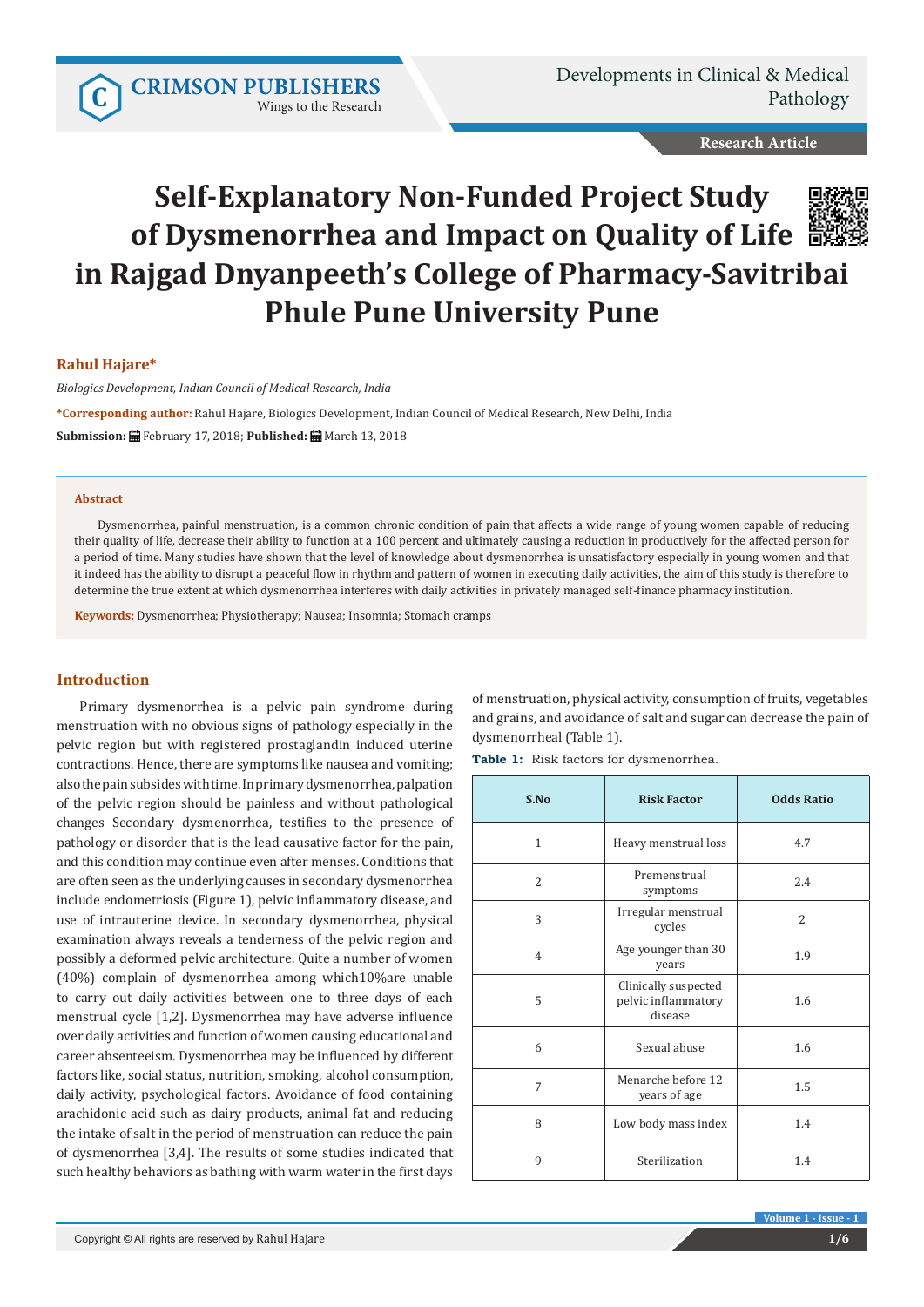

**Figure 1:** Rectovaginal examination method to detect endometriosis.

# **Materials and Methods**

#### **Inclusion and exclusion criteria**

The study population was comprised of pharmacy students of the RD College of Pharmacy-Savitribai Phule University, Pune within the age range of 16-45 years.

## **Study design and data collection instrument**

Data collection was done using an 18-item self-administered questionnaire developed to capture the aim of this study between December and November, 2017. The questionnaire was translated to Marathi language and thereafter translated back into English language by a different person in order to assess validity. We evaluated menstrual history as well as physical and psychological symptoms, the study also evaluated the impact of dysmenorrhea on quality of life. 368 questionnaires were administered, 317 were filled and returned, 31 questionnaires were not returned while 20 questionnaires were incorrectly filled (response rate: 86%). The respondents were allowed a free hand in their responses to questions and only guided upon request. Respondents were also assured about the confidentiality of their information.

#### **Data analysis**

Data was entered and analyzed using Statistical Package for Social Sciences 11.5 (SPSS 11.5) [5,6]. Descriptive statistics of socio-demographic information, menstrual history and symptoms of participants regarding dysmenorrhea as well as impact on quality of life were determined and reported in the forms of mean, standard deviation, proportions and percentages.

## **Ethical aspects**

All participants in the study were informed about the study objectives of the and all information about the instrument were explained to them by well-trained students. Ethical clearance was obtained from all the concerned college bodies for conduction of the present study [7].

## **Results**

# **Baseline**

The average participant's age was 20 years+/-1.206 years (ranging from 17-30 years). 24% (76) were found to be less than

20 years of age whereas only 8% (25) were above 22 years of age. Most of the responders, 68% (216) fell within the age group of 20-24. The mean BMI of the participants was 22.03+/-2.27kg/m2 (ranging from 16.8kg/m2 to 33.04kg/m2). Most of the participants had a normal BMI (18.5-25) which was around 69% of the total participants. Participants in the underweight and overweight categories had almost equal distribution with 17% were and 14% respectively.

## **Menstrual characteristics**

The prevalence of dysmenorrhea was very high with 68.4% (217) with about 20% of the participants who experienced pain, rating their pain as '8' (slightly severe). The average age of menarche was 12.98+/-1.10years, (10 to 15 years). Majority of the women, i.e. 68% (216), had started menstruating between 12-13 years of age.

# **Association of age with dysmenorrhea**

There was a significant association between age of menarche and occurrence of dysmenorrhea  $(\chi^2$  =11.34 df=2 and p value=0.003). The age group of 12-13 years was taken as the reference category; a bivariate analysis showed that females who had menarche at 15 years and above had a higher chance (32%) of reporting dysmenorrhea when compared with participants who were in the age category of 12-13 years. The observed difference was statistically significant (RR: 1.24; 92% CI: 1.03-1.50). Also, we found that participants who had menarche at 11 years or below had a 21% chance of reporting dysmenorrhea when compared with those in the reference category. This difference was also found to be statistically significant (R.R: 1.20; 92% CI; 1.12-1.49).

# **Length of the menstrual cycle**

Average duration of the menstrual cycle among the 317 respondents was 28.52+/- 2.37days (22-40 days). Majority of the women had menstrual cycle duration of 28 to 30 days; 56.7% (180), which is considered as normal. Considering that a very small number (2.1%) had menstrual duration of 35 days or more, we did not evaluate any association between cycle duration and dysmenorrhea.

## **Family history**

Most of the participants did not report family history of dysmenorrhea; 60.5% (192). Of the 24.3% (77) women who reported family history of dysmenorrhea, 82% (260) experience dysmenorrhea themselves. A bivariate analysis was performed and proved to be statistically significant  $(\chi^2=32.5 \text{ df}=1 \text{ and } p)$ value=0.000). We therefore concluded that participants with a family history of dysmenorrhea had a 1.52 higher chance of experiencing the same condition when compared to women without a family history (RR: 1.32; 92% CI=1.18 -1.53) [7].

#### **Premenstrual symptoms**

Premenstrual symptoms were grouped as physical and psychological. It should be noted that some participants reported more than one physical and psychological symptoms and these were reflected in the percentages.

 $V$ **Volume 1**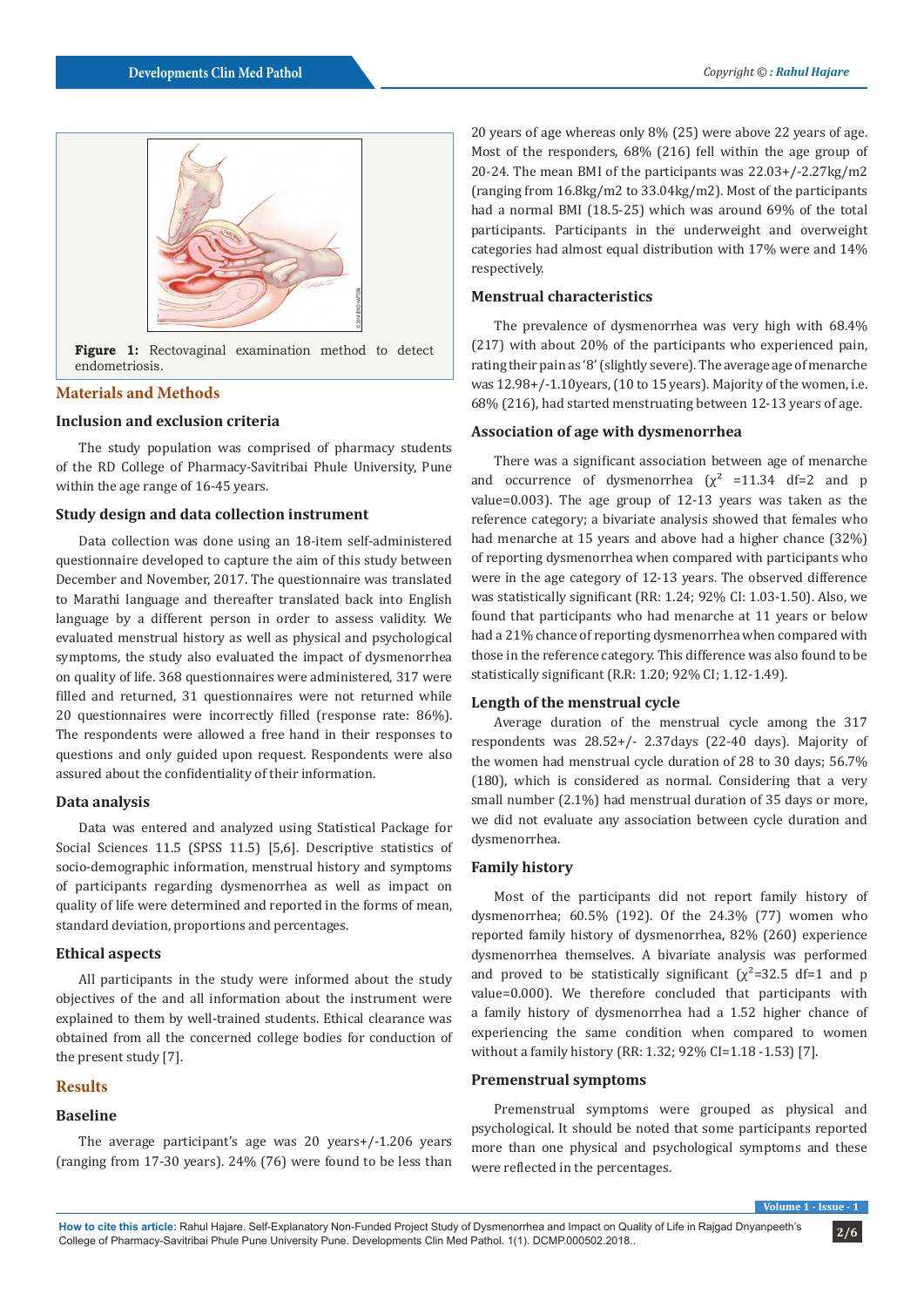## **Physical symptoms**

253 (79.8%) participants out of the 317 total participants, indicated experiencing physical premenstrual symptoms. Backache and stomach cramps were reported by 52.3% and 50% respectively while cold sweats was reported by only 6.8% of the women. We found an association between physical symptoms and dysmenorrhea ( $\chi^2$ =125.36 df=1 and p value=0.000). We also found that women who had physical premenstrual symptoms had 54.3 higher chance of experiencing dysmenorrhea when compared with no physical symptoms and this difference was found to be statistically significant (RR 54.65, 93% CI=10.46- 204.63). Most of the participants that had dysmenorrhea experienced some form of premenstrual physical symptoms.

## **Psychological symptoms**

298 (94%) of the 317 participants reported to have experienced some form of psychological symptoms. Out of these, 61% (182) of the participants had experienced irritability whereas 25.6% (76) reported insomnia as the main problem. Women who did not experience any form of psychological symptoms were taken as the reference category and others were compared to this. Our results were as follows: women who experienced irritability were 1.34 times more likely to have dysmenorrhea when compared to women with no psychological symptoms and the difference was statistically significant (RR: 1.34, 93% CI: 1.32-2.16). Women who experienced insomnia were 1.87 times more likely to have dysmenorrhea when compared to women who did not experience psychological symptoms and the difference was statistically significant (RR: 1.87, 93% CI: 1.84-2.35). Women who experienced anxiety as their main symptom were 2.0 times more likely to have dysmenorrhea when compared to reference category and this was also statistically significant (RR: 2.0, 93% CI: 1.94-2.62).

#### **Treatment and dysmenorrhea**

48.9% of respondents who had dysmenorrhea took some form of treatment. Among these, 70.2% women took medications: (24% took Analgesics, 27% took Antispasmodics and 19.2% took both). 53.7% of respondents did Physiotherapy, 87% used hot water bag while 32% women did both meditational and Physiotherapy treatment.

## **Quality of life and dysmenorrhea**

In this bivariate analysis, 'normal' QOL (65%, 206) was regarded as the reference category and all other analysis was done in reference to this. 'Normal QOL' was taken as women who could attend classes or perform daily activities with minimal or little discomfort. Participants who experienced dysmenorrhea were 5.8 times more likely to stay in bed all day when compared to women who did not experience any form of dysmenorrhea and the difference was found to be statistically significant (RR: 5.8, 92% CI: 4.28 to 7.96). We also noticed that participants who had dysmenorrhea were 5.24 times more likely to stay at home all day when compared to women who did not experience dysmenorrhea and the difference

was found to be statistically significant (RR: 5.24, 92% CI: 4.28 to 7.96). Also, participants who reported dysmenorrhea were 5.09 times more likely to attend college after taking medication when compared to the reference category and the difference was found to be statistically significant (RR: 5.09, 92% CI: 4.20 8.29). Lastly, we found that participants who had dysmenorrhea were 4.78 times more likely not to attend classes without taking medication when compared to reference category and the difference was found to be statistically significant ( RR: 4.78, 92% CI: 3.98 to 7.43).

#### **Discussion**

Dysmenorrhoea is one of the most common problems affecting majority of women and substantially affects the overall quality of life of sufferers added to the constant embarrassment and disruption of routine life. Our study showed an overall prevalence of 217 (68.4%) for dysmenorrhea in girls aged 12-19 years. Such divergence between these studies is self-explanatory when noted that the participants in the former studies were adult women and not majorly adolescents like observed in our study, where dysmenorrhea is more prevalent at the extremes of reproductive life. The absence of a universally accepted method of defining dysmenorrhea may account for such disparities, as this affects the methods used in collecting data and the study definitions of dysmenorrhea and pain. Hence, the selected groups of women may account for the variation in these estimates. The average age of menarche in our study was 12.98+/-1.10 years, quite similar to findings observed in other studies. We observed that 49.6%, 30.4% and 20% of students had mild, moderate and severe pain respectively compared to a study done in Turkish University, which reported 66.6% participants having moderate and severe dysmenorrhea. Dysmenorrhea is generally associated with physical and psychological symptoms such as nausea, reduced appetite, irritability, headache, insomnia, diarrhea, nervousness etc. In our study, participants reported stomach cramps (50%), nausea (27.3), insomnia (25.6%) and irritability (61%) respectively. Irritability (61%) was the most common associated psychological symptom followed by difficulty in concentration (48.8%). High prevalence of dysmenorrhea as reported by our study makes dysmenorrhea a significant public health challenge among female population that demands considerable attention from policy makers. When analyzed, students with dysmenorrhea scored significantly lower in many of the SF-36 domains including physical functioning, general health perception, and vitality, consistent with recent studies by scientist, implying that women with dysmenorrhea and other related menstrual symptoms recorded lower health related quality of life values.

## **Conclusion**

Dysmenorrhea is a common health problem and high gynecological referral rate due to its high prevalence rate. It exerts a significant effect on the daily activities and a detrimental effect on the quality of life among the female population.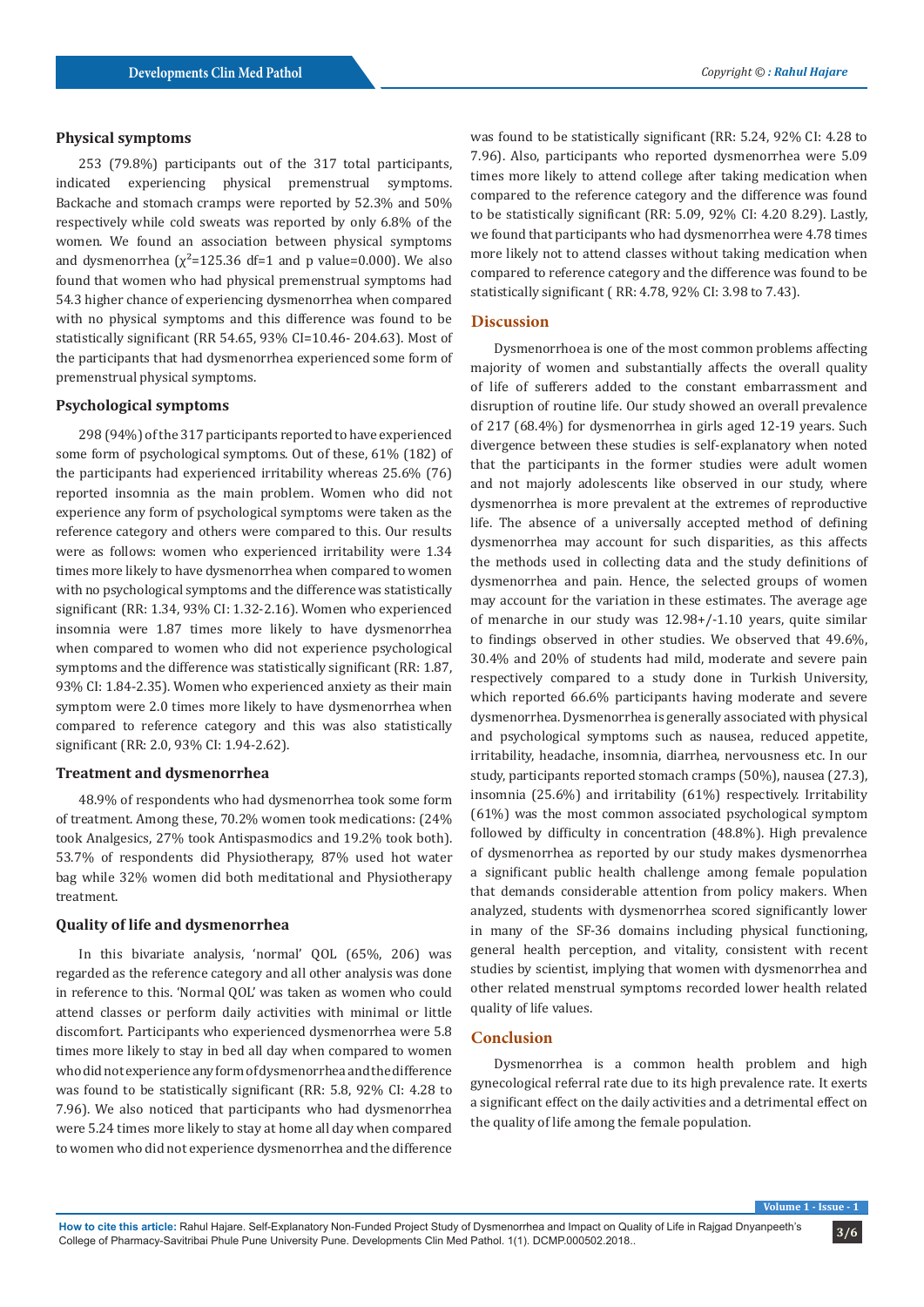# **Recommendation**

Based on the findings of our study, the following recommendations are suggested

a) Increased educational programs to improve the level of awareness of dysmenorrheal.

b) University and educational inspectors may benefit from considering dysmenorrhea in the context of improving their University's attendance rates and academic performance.

- c) Separate girl's common room.
- d) Appointment of full time nurse in appropriate scale.
- e) Additional chemist shop reserve in Institution campus.
- f) Transportation facility in reasonable cost.

g) Increase cleaning time of surface area of institution twice a day.

h) Create a space for biosafety theory class hours in time table to reduce the hesitation of awareness of dysmenorrhea and theirs associated problem. Includes a list of common questionnaires in common use.

i) Yoga session class twice a week with instructor may beneficial to reduce depression sign.

j) Appointment of Gynecologist with class hours basis and interactive session.

k) Diet awareness workshop in dysmenorrhea once in a semester.

#### **Limitation**

This study was a cross-sectional study; hence, it precludes inferences of causality among such variables. Furthermore, the nature of self-reporting may have impacted the under-reporting of the conditions.

#### **Controversies**

The authors acknowledge there was no external financial support for this study. We also appreciate the anonymous reviewers for their consistency and constructive comments that helped strengthen this article.

# **Acknowledgmen**

This study has been guided by under supervision and guidance of Renowned Laboratory Scientist Respected Dr. Ramesh Paranjape' Retd Director and Scientist 'G' National AIDS Research Institute India. I express my sincere gratitude towards Respected Sir' for motivation and being great knowledge source for this research.

# **References**

- 1. Zhikun C (2008) Simulation and experimental study on the flexible spine of robot fish. Harbin Institute of Technology (Natural Science Edition), Harbin.
- 2. Hong C (2006) Study on the Motion Mechanism of Cruise and Maneuvering of Biomimetic Robot Fish. University of Science and Technology of China, Hefei.
- 3. JM Donley, Epulveda CAS, Konstantinidis P (2004) Convergent Evolution in Mechanical Design of Lamnid Sharksand Tunas. Letters to Nature 429: 61-65.
- 4. Zuo C (2013) Design and experimental study of swing drive flexible robot fish. Harbin Institute of Technology, Harbin.
- 5. Yaohui Y (2014) Research on the robot fish for mine flooding accident detection. China University of Mining and Technology, Beijing.
- 6. Chunzhao G (2007) Optimization design and simulation of virtual fish-mimetic robot based on the fish body muscle model. University of Science and Technology of China, Hefei.
- 7. Yingxiang L (2007) Two joint robot fish body and dynamics research. Harbin Institute of Technology, Harbin.
- 8. Qian W (2009) Dynamic analysis of three-joint robot fish without lift potential swimming. Xi'an University of Technology, Xi'an.
- 9. Shuxin Z, Qingsong H (2013) Three-dimensional modeling of carp and numerical calculation of flow field force. Journal of Shanghai Ocean University 22(6): 855-861.
- 10. Guan Z, Gao W, Gu N (2010) 3D Hydrodynamic Analysis of a Biomimetic Robot Fish: Control, Automation, Robotics, and Vision. Singapore, pp. 793-798.
- 11. Park HC, Lee E, Choi HS (2013) Application of FSI (Fluid Structure Interaction) to Biomimetic Robot Fish: International Conference on Ubiquitous Robots and Ambient Intelligence (URAI). Ramada Plaza Jeju Hotel, Jeju, Korea, pp. 439-441.
- 12. Yadong H, Weijie Z, Shengkuan Y (2014) Design and magnetic circuit calculation of electromagnetic steering gear for underwater vehicle. Water Warfare and Ship Protection 22 (1): 49-51.
- 13. Shumeng L, Bin L, Zhiyuan L (2011) Design and experimental study of driving coil of coil drivers. Foreign Electronic Measurement Technology 30 (8): 54-57.
- 14. Xiaome D (2006) Research on a number of technical issues of miniature electromagnetic driver. Tianjin University, Tianjin.
- 15. Guangming X, Chenguang H (2013) Autonomous biomimetic robot fish. Harbin Engineering University Press, Harbin, pp. 22-40
- 16. Weiwei S (2009) Study and design of caudal fin propulsion system for biomimetic robot fish. Yanshan University, Hebei.
- 17. Wenguang W (2010) Experimental study on the propulsion performance of the biomimetic tuna robot fish. China University of Science and Technology, Anhui.
- 18. Chang L (2007) Study on modeling and control method of caudal fin robot fish. Harbin Institute of Technology, Harbin, p. 2.